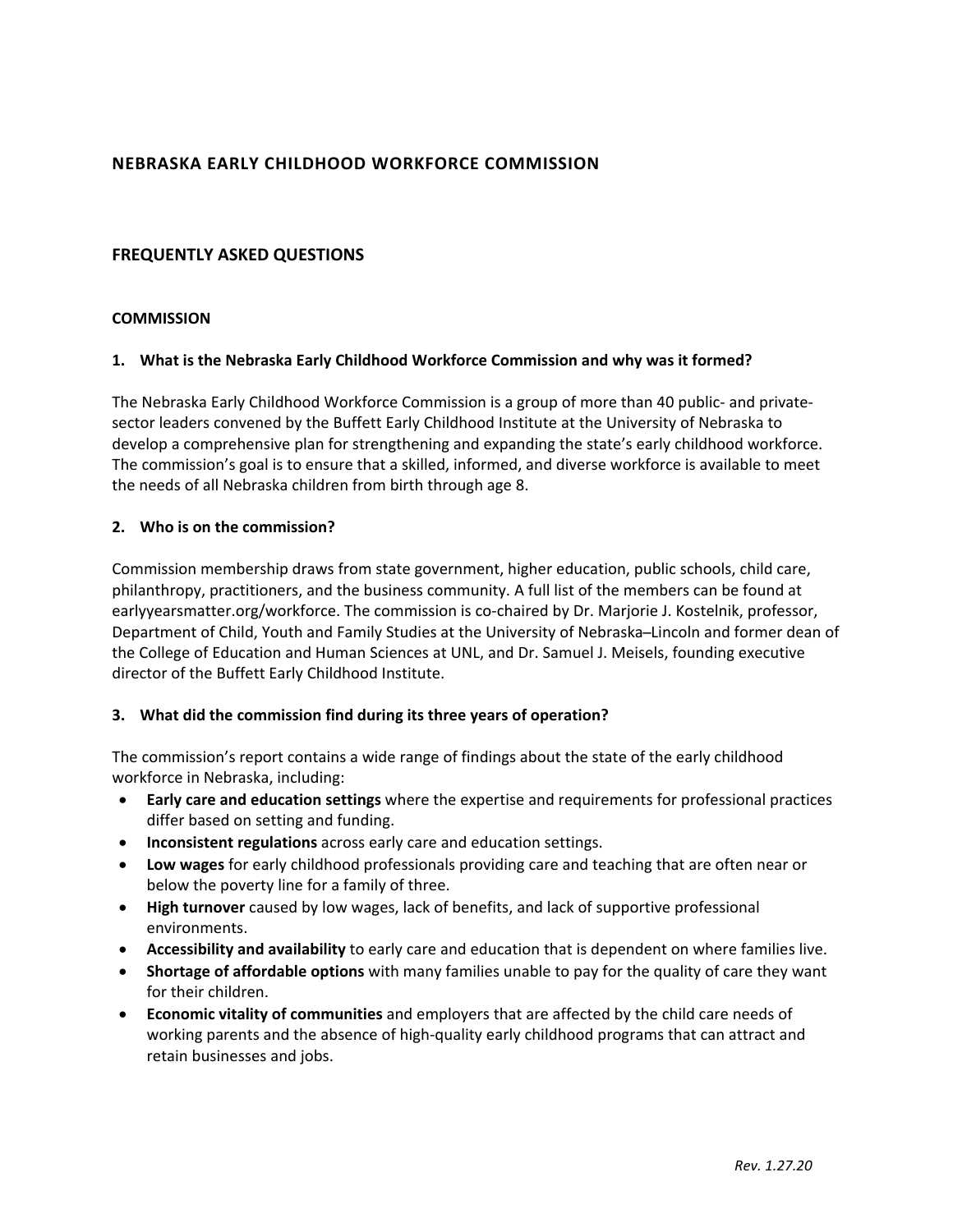**Importance to the prosperity of the state** recognizing that when all families have equitable access to affordable high‐quality care and education it contributes to the economic vitality and prosperity of the state.

### **4. What is the commission recommending?**

The commission's vision—that Nebraskans elevate the early childhood workforce to a priority profession benefitting all children from birth through Grade 3—centers on four key goals:

- Nebraska's early childhood workforce will be highly qualified and will reflect the diversity of the children and families they serve.
- Early care and education in Nebraska will be fully funded by 2030.
- Nebraskans will champion high-quality early care and education and the critical role of the workforce in young children's learning and development.
- Nebraskans will implement the commission's recommendations to achieve a highly qualified and diverse workforce on behalf of all young children and their families.

### **5. Who is the early childhood workforce?**

The early childhood workforce includes those who are paid to provide care and education for young children (birth through Grade 3) on a daily or near‐daily basis, as well as home visitors who partner with families, and coaches and others who work directly with early childhood educators. Members of the workforce are part of the early childhood profession and are referred to in the commission's report as early childhood professionals, educators, teachers, or caregivers.

#### **6. Why must the early childhood workforce be elevated as a priority?**

The science of early childhood development makes clear that the early years, from birth through age 8, are a time of unparalleled human growth and development—and that healthy development during these pivotal early years requires reliable, positive, and consistent interactions between the developing child and familiar, caring adults. Because of today's economy, in which most parents of young children work outside the home, families often rely on early childhood professionals to provide positive interactions and experiences that young children need to thrive. These combined factors—the physical and developmental needs of children, parents in the workforce, and business and industry's needs for a stable workforce—demand a highly qualified early childhood workforce be the cornerstone of high‐ quality early care and education.

### **7. Do the commission's recommendations apply to all children and families? To all child care providers and teachers?**

The commission's report was written for all Nebraska children as well as for all paid early childhood professionals in the multiple settings where children receive their care and education. These settings include homes, child care centers (public and private), and schools.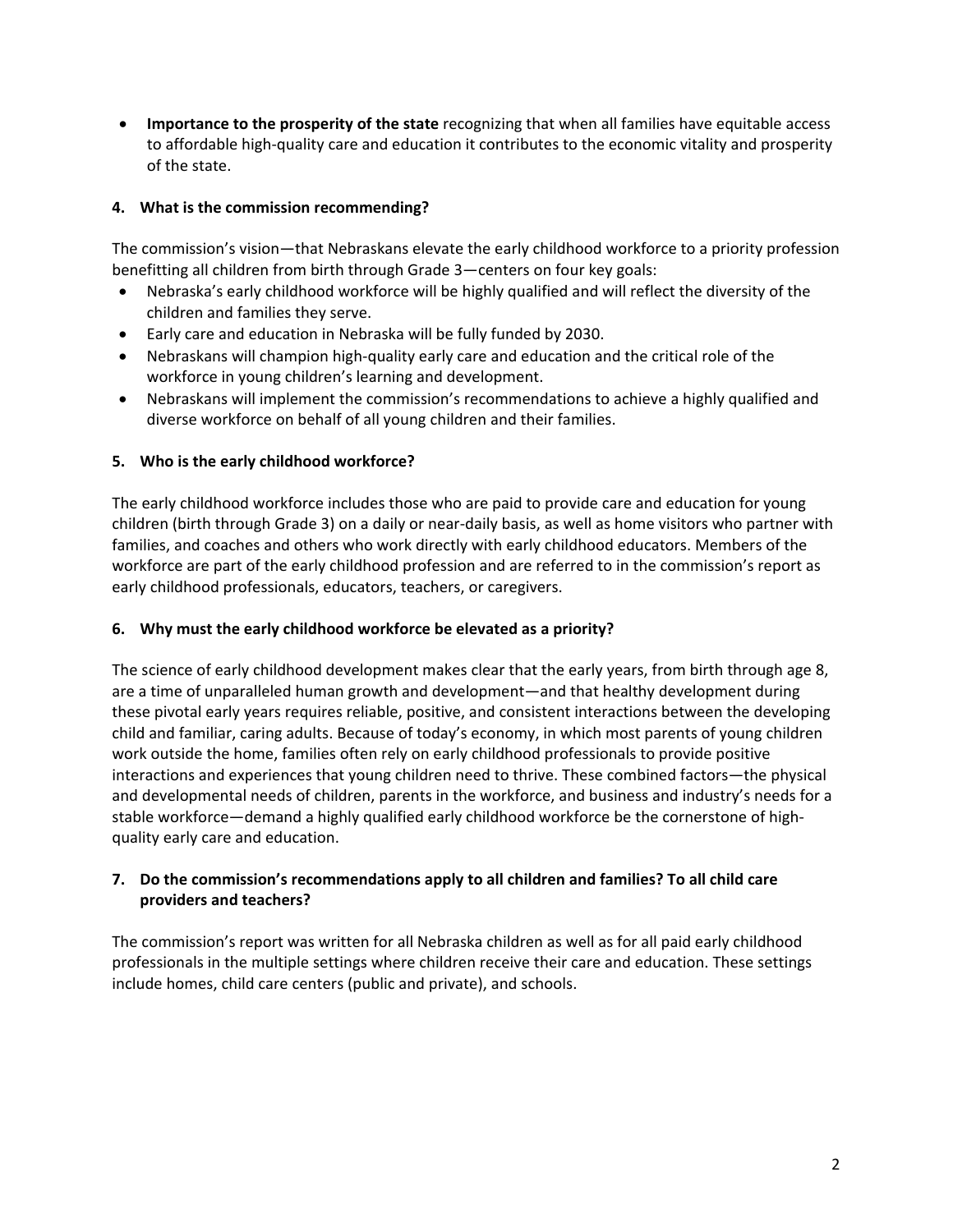## **QUALIFICATIONS**

#### **1. Isn't Nebraska's early childhood workforce already qualified? Why is this a problem?**

Nebraska is working hard to close the gap between what we know our young children need and what we currently provide. Nebraskans value early care and education, yet we fall short of providing the level of sustained investment needed to support a diverse early childhood workforce that can provide high‐ quality care and education.

We are confident that increasing the number of skilled early childhood professionals and quality child care and learning environments in the state is key to the healthy growth and development of Nebraska's young children. Currently, Nebraska's early childhood professionals are undervalued and underpaid, making it difficult to retain highly qualified professionals and recruit the additional professionals needed to meet the demand and fulfill families' expectations for quality.

### **2. What is meant by competencies for the early childhood workforce?**

Competencies refer to the skills, knowledge, and dispositions required to work effectively with young children and families. In 2019, the Nebraska Department of Education published *Nebraska's Core Competencies for Early Childhood Professionals* which define what adults who work with young children need to know, understand, and be able to do. These competencies are not universally applied and only pertain to some settings prior to Kindergarten. In addition, the competencies do not address children in Kindergarten‐Grade 3, and professional preparation programs do not consistently address them.

### **3. Why does Nebraska need a shared set of competencies for the early childhood workforce? Do those caring for infants need to be as skilled or educated as those teaching Kindergarten or first grade?**

Nebraska needs a common set of competencies for the early childhood workforce because children's developmental and learning needs do not differ based on the setting where they receive their care. Applying a common understanding and framework will allow more consistency across settings and improve quality. The commission proposes doing so while honoring the strengths of the current workforce and the choices available to families in our current mixed-delivery system. The skills required to care for the developmental and learning needs of infants and toddlers are just as complex as the skills required to teach elementary school; the skill set is just different.

### **4. Doesn't the State of Nebraska already require a common set of skills or competencies for those caring for young children?**

Yes and no, depending on where the care and education is provided. Expectations and requirements for professional practice vary based on setting and funding, and Nebraska's early childhood professionals work in a variety of different settings (homes, for-profit and nonprofit child care centers, and schools).

This mixed‐delivery system of care and education is accompanied by various regulatory standards and monitoring requirements that are poorly coordinated across settings and funding sources. As a result, no shared understanding exists of what constitutes high-quality early care and education across settings. Yet the needs of children do not differ based on where they are receiving their care and education. **Rather than focusing on the place, or setting, in which an individual works, we must focus on the**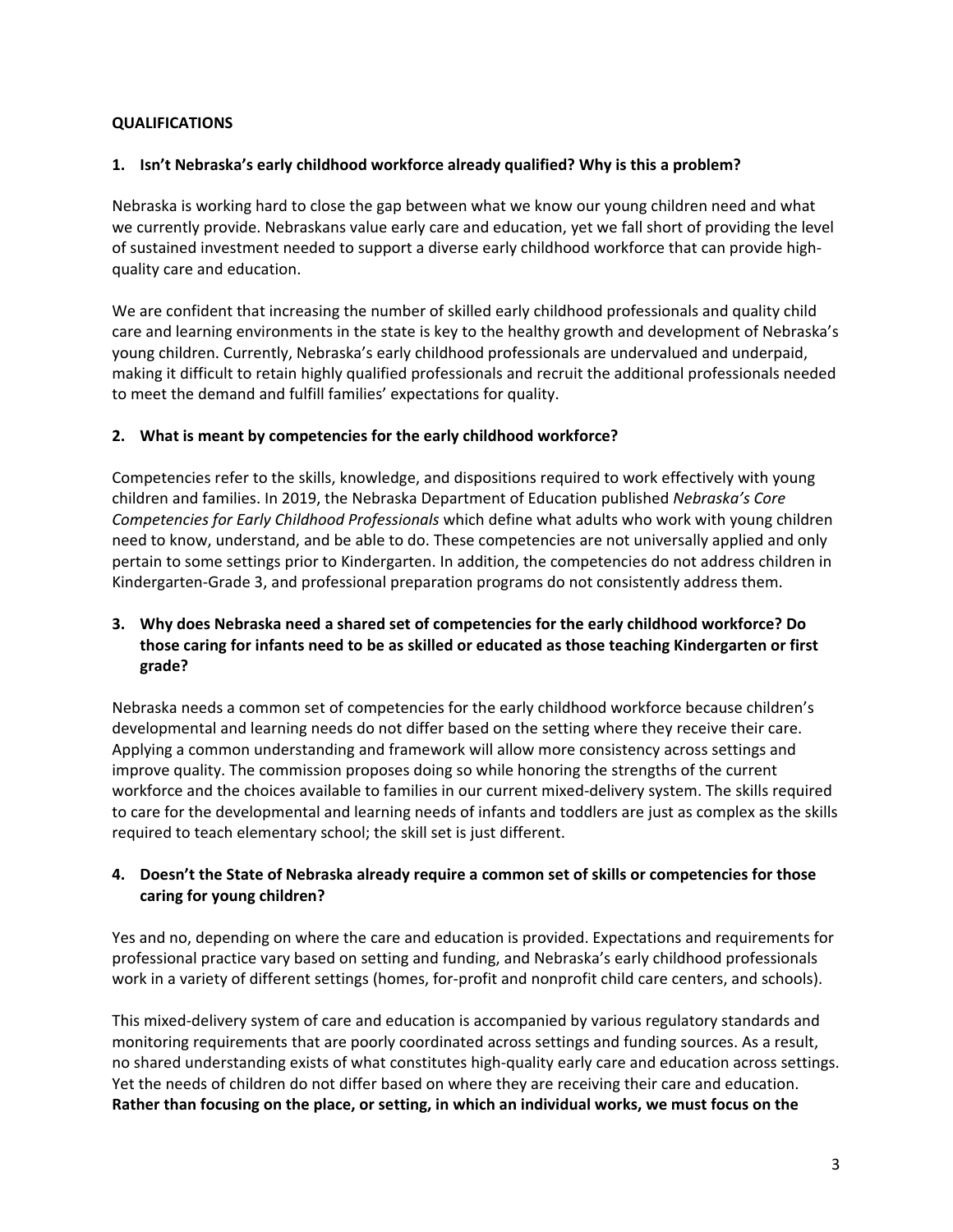**needs of the children and families served—and on ensuring that the early childhood workforce has the skills and knowledge necessary to effectively meet those needs.** 

### **5. How can we ensure that the early childhood workforce is adequately prepared for the work it does?**

To ensure that early childhood professionals are adequately prepared for the work they do, we must:

- Clarify professional roles for those serving children from birth through Grade 3, based on professional responsibilities rather than on where the work occurs (e.g., homes, centers, schools).
- Define the skills and knowledge required to do the work—the professional competencies that early childhood professionals need to fulfill their roles effectively.
- Ensure the professional competencies that are defined are incorporated into the professional preparation of the early childhood workforce, and inform policies and practices related to licensure and certification of the workforce.
- Formally acknowledge the strengths and experience of Nebraska's existing early childhood workforce and build on those strengths.

## **FUNDING**

### **1. What is Nebraska's current investment in early care and education?**

In 2017, an estimated \$460 million was spent on early care and education in Nebraska, of which 17 percent came from state funds, 29 percent came from federal funds, 52 percent from families, and 2 percent from business and philanthropy.

### **2. What will it cost to implement the commission's recommendation to fully fund high‐quality early care and education in Nebraska? Who will pay for this?**

The commission estimates that a fully funded early childhood system in Nebraska requires a total annual investment of \$912 million—an amount that is the equivalent of three‐quarters of 1 percent of the state's GDP. Given that Nebraska currently invests \$460 million from all sources, this leaves a gap of \$452 million, an amount we propose be shared between state and federal governments (public sector) and families, businesses, and philanthropy (private sector). The increase the commission estimates from state funding alone is \$109 million. Once full funding is reached, public‐ and private‐sector contributions would be maintained at three quarters of 1 percent of the state's GDP.

#### **3. How did the commission determine its cost figures?**

The commission relied on two sets of reports from the National Academies of Science, developed by early childhood and finance experts, to inform its recommendations.

The examination of Nebraska's current investment in early care and education and the estimate of the funding gap between the current investment and a fully funded early care and education system were guided by recommendations laid out in the *Transforming the Financing of Early Care and Education*  report. Written by a committee of experts convened by the National Academies of Sciences, Engineering, and Medicine and subjected to a rigorous and independent peer‐review process, the report tackled the challenge of presenting a funding strategy that would provide reliable, accessible, high‐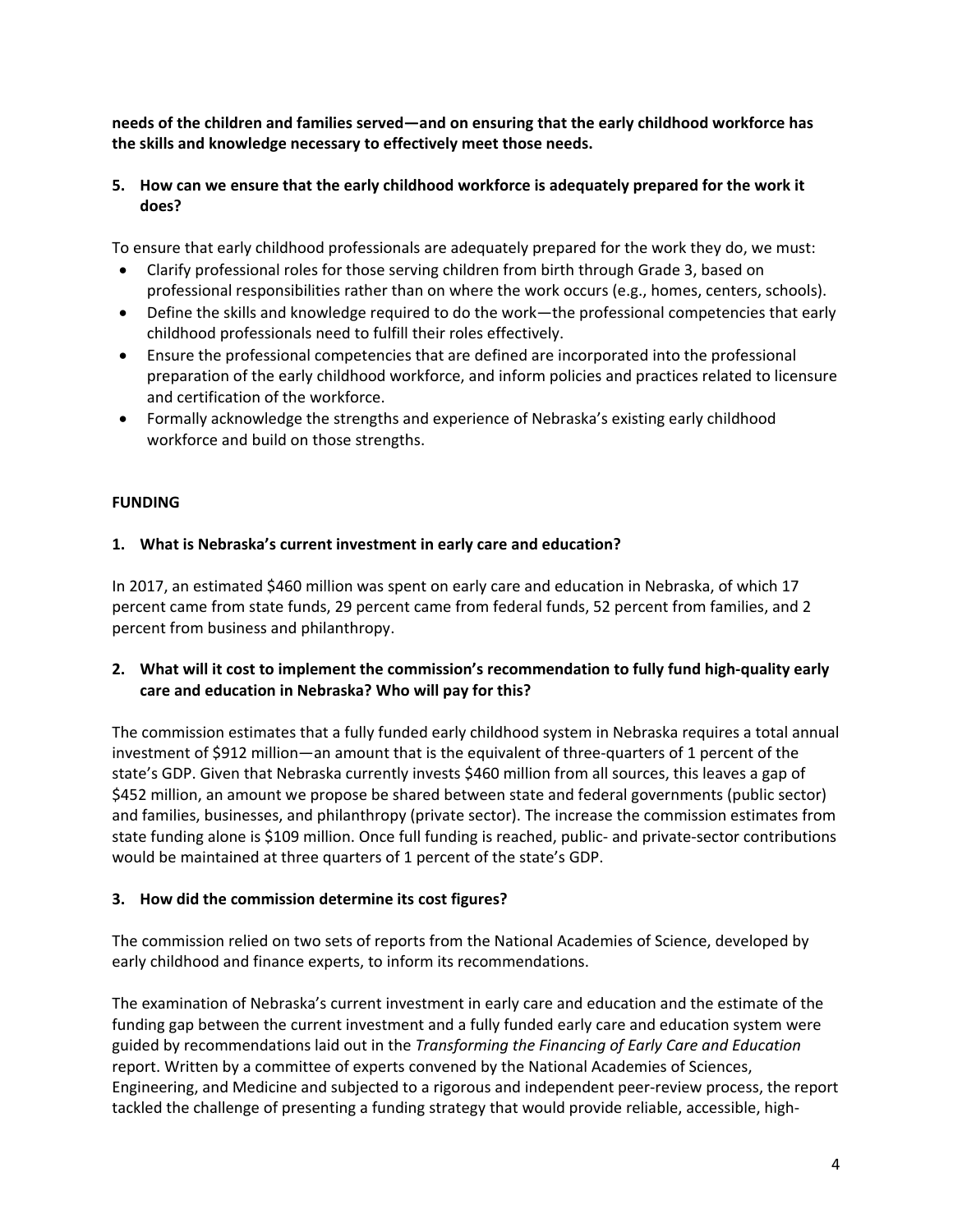quality early care and education for young children from birth to Kindergarten entry, including a highly qualified and adequately compensated workforce consistent with the vision outlined in the 2015 Institute of Medicine and National Research Council report, *Transforming the Workforce for Children Birth Through Age 8: A Unifying Foundation*.

## **4. What does "full funding" mean? Is it any different than increasing wages and benefits to the early childhood workforce?**

Full funding means that all of the necessary components of high‐quality care and education are being provided, including onsite costs of providing early care and education; system‐level workforce development costs of recruiting, preparing, and retaining a highly qualified early childhood workforce; system-level quality assurance and improvement costs to maintain the integrity of the early care and education system; and stabilizing family participation. Simply adding up what it costs for all children currently enrolled in early care and education programs statewide does not represent the total cost of providing early care and education for all families in Nebraska.

In Nebraska, the amount for full funding is estimated to be \$912 million per year based on the framework and analysis laid out in the *Transforming the Financing of Early Care and Education* report. It is important to note that this figure is a broad, conceptual estimate intended to orient policymakers and others to what is needed in Nebraska for all families to have access to affordable, high‐quality care and education. The next step is for Nebraskans to determine how this would be approached in our state. The commission's recommendations propose that this work be done under the auspices of a statewide coalition that will be involved in implementation. Clearly, this work will need to be a collaborative undertaking with many state agencies and departments involved.

## **5. Will families pay more than they do now for a fully funded early childhood system?**

Most families will not, but it depends on the family's income level. Families who struggle to pay for child care will not pay more; they will pay less.

The commission's estimates are made on the basis of the *Transforming the Financing of Early Care and Education* report, which recommends achieving affordability family‐by‐family with a sliding fee scale to ensure family payments, as a share of family income, are affordable across all income levels. Using this approach reverses the current pattern in which lower-income families pay a larger share of household income than do higher-income families for early care and education. For example, families currently living below the federal poverty level pay on average 35 percent of their income for child care, whereas families who are five times above the federal poverty level pay only 13 percent. The analysis also assumes a dynamic estimate over time, meaning that more families will access early care and education as it becomes affordable, which will increase total funding coming into the system.

# **6. Can Nebraska afford this?**

Yes. In fact, we can't afford not to.

Ensuring equitable access to affordable, high‐quality care for all families and children is key not only to the healthy growth and development of Nebraska's children, but also to the economic vitality and prosperity of the state. A dollar spent for high-quality early care and education yields an average return of \$4; in circumstances where children are extremely vulnerable, the return can be as high as \$13. This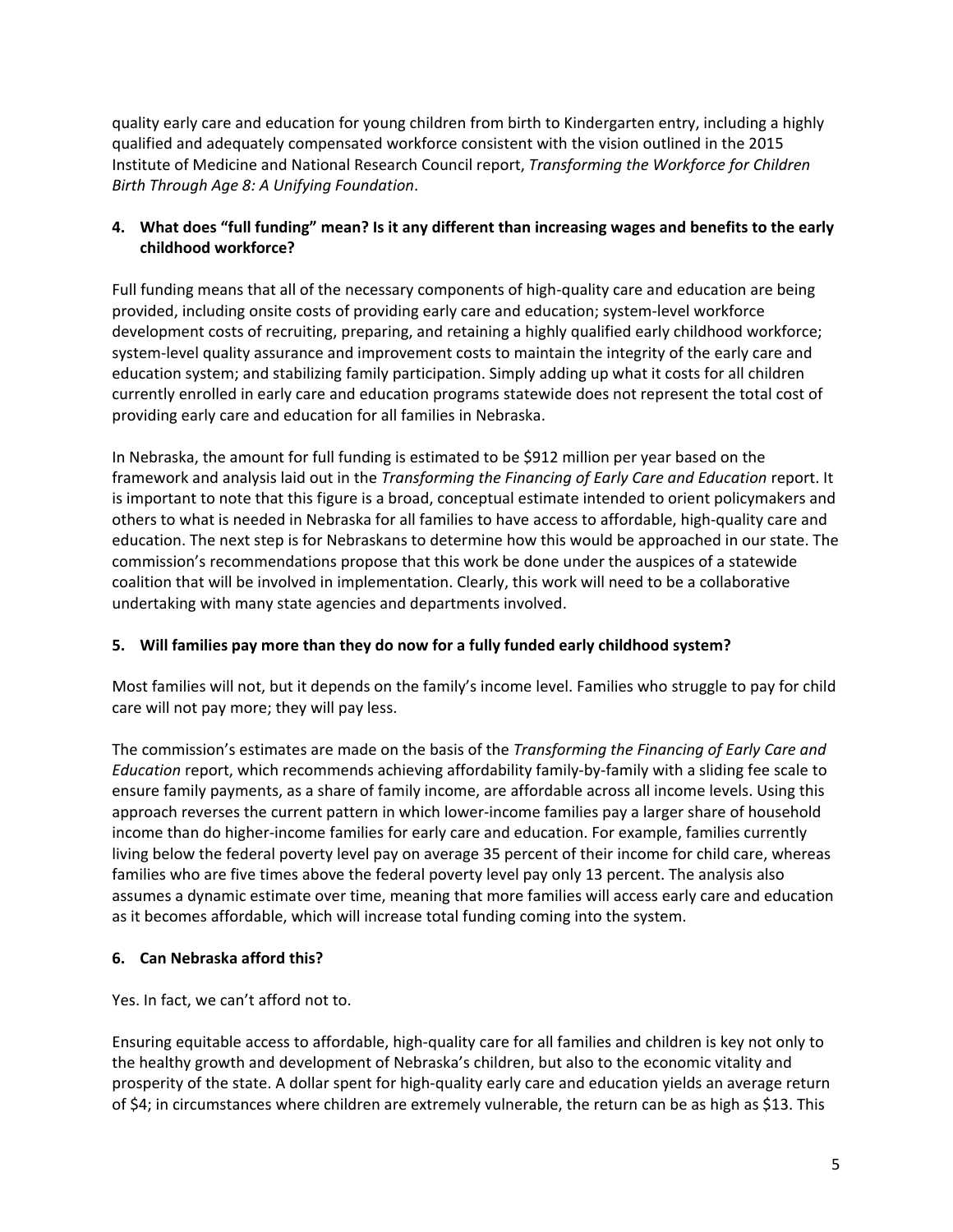return includes money saved on special education, health care, social services, and the criminal justice system, as well as money earned from greater educational attainment, increased earnings, and improved productivity. At the end of the day, the question is whether Nebraska wants to make smart, sound investments focused on the future or continue to spend funds that do little to take advantage of the potential of our state.

# **7. What are the costs of not doing this?**

The cost of not implementing a fully funded high-quality early childhood system means that Nebraska continues down the same path of continued and unnecessarily high spending for special education, health care, social services, and the criminal justice system, and loses the opportunity for increased contributions to its tax base from children who grow up to be more productive, contributing citizens of our state. The obvious other cost is the immense loss of human potential that occurs.

## **8. Have state officials been involved in the development of these recommendations?**

Numerous state officials serve on the commission and have contributed to its recommendations, including representatives from the Nebraska Department of Education and the Nebraska Department of Health and Human Services, as well as the chair of the Legislature's Appropriations Committee. All have been supportive throughout the life of the commission and are working to share the commission's recommendations with fellow policymakers in the legislative and executive branches of government.

Several high-ranking state officials will speak at the public event on Jan. 30, 2020, to launch the commission's report, including Nebraska Commissioner of Education Matthew Blomstedt, Chief Executive Officer of Nebraska Department of Health and Human Services Dannette Smith, and Senator John Stinner, commission member and chair of the Legislature's Appropriations Committee.

# **ENGAGED PUBLIC**

## **1. What is known about the current level of public support for early childhood programs?**

According to statewide survey research, Nebraskans express overwhelming support (68 percent) for early care and education but have serious concerns about access, affordability, and quality. Only 15 percent of Nebraskans report being very satisfied with the quality of the early care and education programs where they live. Two-thirds of Nebraskans said the state should make early care and education a higher priority than it is today.

## **2. Why is public support important to the commission's recommendations?**

Elevating Nebraska's early childhood workforce to a priority profession requires that we engage the public in conversation about how to strengthen early care and education in our state and support Nebraskans who want to take action to improve early childhood programs in their communities. If we are to secure sustained support for Nebraska's early childhood workforce in communities across the state and the recommendations outlined in the report, we must help to ensure that the public is familiar with the research and evidence surrounding the role of the workforce in early childhood development.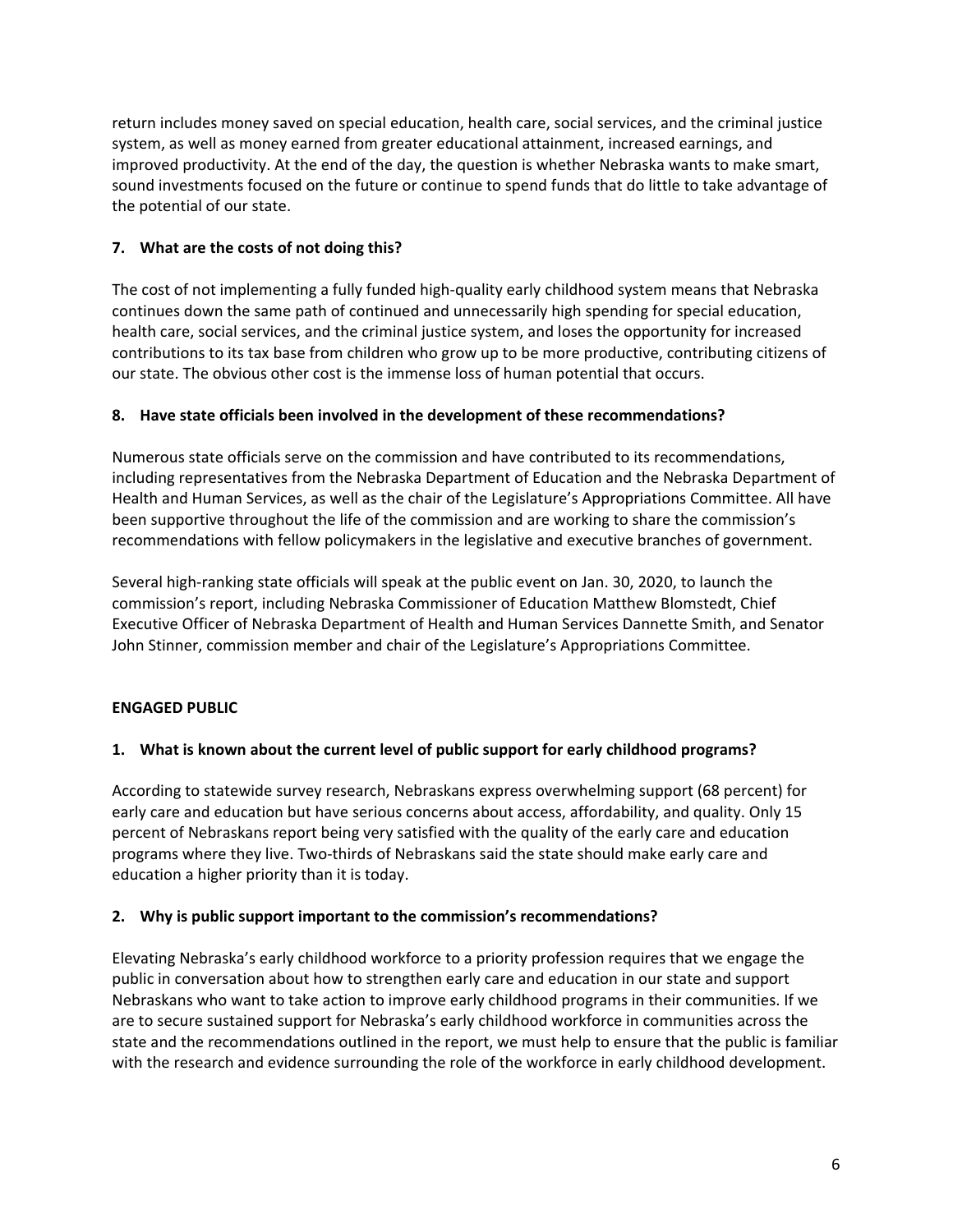#### **IMPLEMENTATION**

### **1. What will be different in Nebraska if these recommendations are implemented? What will change?**

There will be many positive changes in Nebraska, including:

- Every Nebraska family will have access to high‐quality early care and education, no matter the setting they choose for their children.
- The qualifications to be an early childhood professional will be based on the developmental needs of children and be consistent across all early care and education settings.
- Wages and benefits will reflect the professional expertise required of the early childhood workforce.
- Improved wages, benefits, and professional supports will strengthen the early childhood workforce, contributing to professional well‐being, continuity of care for children, and stability for families and communities.
- The total cost of high-quality early care and education will be funded by combining public and private investments that ensure every child in Nebraska has access to high‐quality care and education regardless of setting.
- Nebraska will maximize public‐sector investments in early care and education by reducing the administrative burden of pursuing multiple funding sources, increasing coordination across government agencies, and linking the receipt of funds to high‐quality standards.

#### **2. How will these recommendations be implemented?**

The commission is calling for the creation of a statewide, diverse, and multi-sector coalition of leaders that will be convened and become active over several years, as well as dedicated staff to coordinate and support the coalition's work. The vision, goals, and recommendations outlined in this report will guide the coalition's efforts, serving as a framework from which a detailed implementation plan can be developed and executed.

#### **3. How will the statewide coalition be involved with implementation?**

The commission proposes creating a coalition of Nebraskans to implement the recommendations using a collective impact approach. Leading scholars on collaborative approaches to social change suggest that large-scale change comes from effective cross-sector coordination, rather than from the isolated intervention of individual organizations. Evidence of the effectiveness of this collaborative approach suggests that substantially greater progress can be made in alleviating many of our serious and complex social problems if nonprofits, governments, businesses, and the public are brought together around a common agenda to create collective impact. This will require ongoing coordination, collaboration, and communication across all sectors that impact early care and education and among Nebraskans from communities spanning the state. Such complex work will not occur without a supportive infrastructure to facilitate coordination and ensure accountability.

#### **4. Who must approve the recommendations?**

In Nebraska, no single entity or authority governs the early childhood workforce. Many state agencies and departments have policy authority over different components of the workforce.